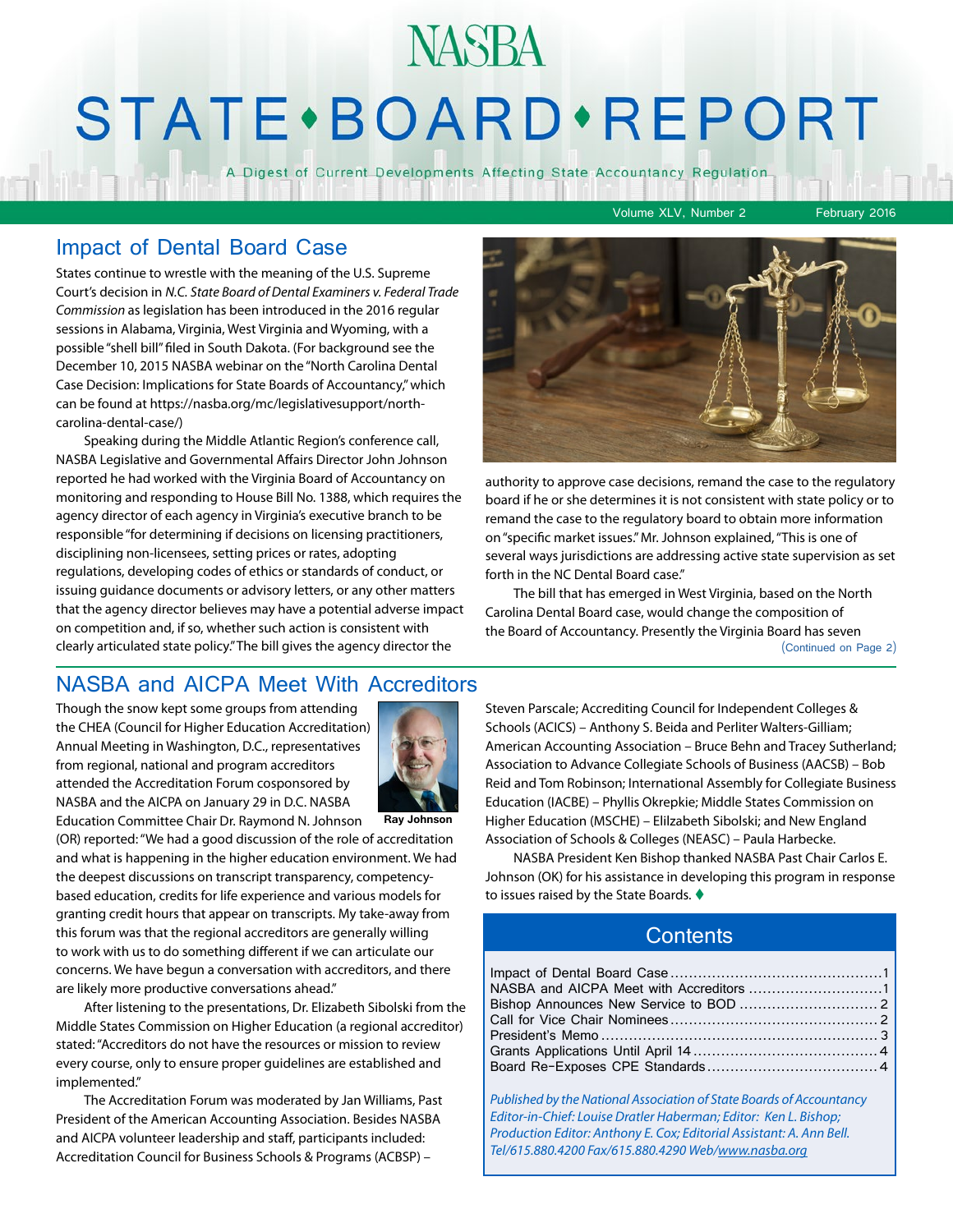### Bishop Announces New Service to BOD

NASBA has launched its Experience Verification Service in response to requests from State Boards for more in-depth proof of experience outside the United States. President and CEO Ken Bishop told the January Board of Directors meeting that the new service will enable international candidates to have their experience measured and checked by U.S. CPAs. This will enable those who have passed the Uniform CPA Examination outside the United States to obtain verification of the completion of their experience for licensure as required within the three-year period after taking and passing the Examination outside the country.



"We are working with people in the Middle East who can get information where we can't," President Bishop explained. "We know there are experience mills out there where people will sign off on anything. We are doing international background checks to ensure people are who they claim to be. This will be a great public protection service for the Boards that require experience be signed off by a U.S. CPA."

Another NASBA service being given special attention on the basis of State Board requests is CPE Tracking. Mr. Bishop told the Board of Directors that the further development of this sophisticated system is being given top priority by the IT team and should be completed by mid-September 2016.

NASBA is instituting more formal quarterly business reviews to ensure its business units are fitting their activities into the strategic plan. "We are working on changing the NASBA culture and how it coordinates with the strategic plan," Mr. Bishop told the Board of Directors. "We are enhancing operational

quality and implementing efficiencies."

Executive Vice President and COO Colleen Conrad reported 51 jurisdictions are now participating in the Accountancy Licensee Database and CPAverify, covering 99 percent of the CPAs licensed in the United States. Michigan was the most recent jurisdiction added to the databases.  $\blacklozenge$ 

#### Call for Vice Chair Nominees

NASBA Nominating Committee Chair Walter C. Davenport (NC) is asking all those interested in serving as NASBA Vice Chair 2016- 17 to please submit their resume, preferably accompanied by a recommendation from the State Board, to him at NASBA, 150 Fourth Avenue North – Suite 700, Nashville, TN 37219-2417 or e-mail aholt@nasba.org or fax (615)880-4291.

If elected Vice Chair at the Annual Business Meeting on November 1, 2016, in Austin, TX, the individual will accede to the office of Chair 2017-2018. To be eligible to serve as Vice Chair, an individual must have served as a NASBA Director-at-Large or Regional Director for a minimum of one year, but does not need to be a current member of the Board of Directors at the time of his or

her election as Vice Chair.

Mr. Davenport explained that while candidates have in the past sought support of their nomination from multiple State Boards, this is not necessary. He asked that all nominations be submitted no later than April 22, 2016.

Nominations for any Board of Directors' vacancy can be made by at least five Boards of Accountancy that file with the NASBA Chair at least 10 days prior to the Annual Business Meeting. No nominations will be recognized from the floor of the Annual Business Meeting.

Please direct any questions about the nominating process to Assistant to the President Anita Holt (615)880-4202. ♦

#### Impact of Dental Board Case (Continued from Page 1)

members including five certified public accountants; however, House Bill 4312 would alter that so that three members would be CPAs and three members must be "retired, inactive or emeritus members…and may not be licensed to practice under the provisions of this article." The Bill goes on to state that any Board member who is unlicensed or who holds a retired, inactive, or emeritus license immediately and automatically forfeits his or her membership on the board if he or she obtains an active license that would permit him or her to practice under the provisions of this article. An additional "citizen member" of the Board cannot be a person who offers to the public any bookkeeping, tax preparation, financial advisory or insurance service.

"Unfortunately," Mr. Johnson observed, "based on what we glean from the FTC staff guidance paper as it relates to what constitutes a 'controlling interest of licensees' serving on state boards, replacing two 'active' CPAs with retired, inactive or emeritus members would not accomplish what was intended – and that is to protect the board from

an anti-trust lawsuit."

While similar West Virginia legislation was filed for each of the other West Virginia professional licensing boards, Mr. Johnson pointed out that the West Virginia Accountancy Board became well educated on the issues surrounding the North Carolina Dental Board case in record time.

"West Virginia Board member David Hill did one heck of a job delivering the message before the House Government Organization Committee and, so far, accountancy is the only profession to defeat the bill in committee," he said. Noting that the West Virginia Board anticipates the bill will come up again before the legislature adjourns, Mr. Johnson remarked: "We won this battle, but not the war."

Mr. Johnson will be participating in all the NASBA Regional conference calls. He encourages all states to regularly review the legislation tracking and the North Carolina Dental Board case pages on www.nasba.org.  $\blacklozenge$ 

ita'in da kisib iyo birti nchi aisi bari birti nchi aisi nchi an bara kisib da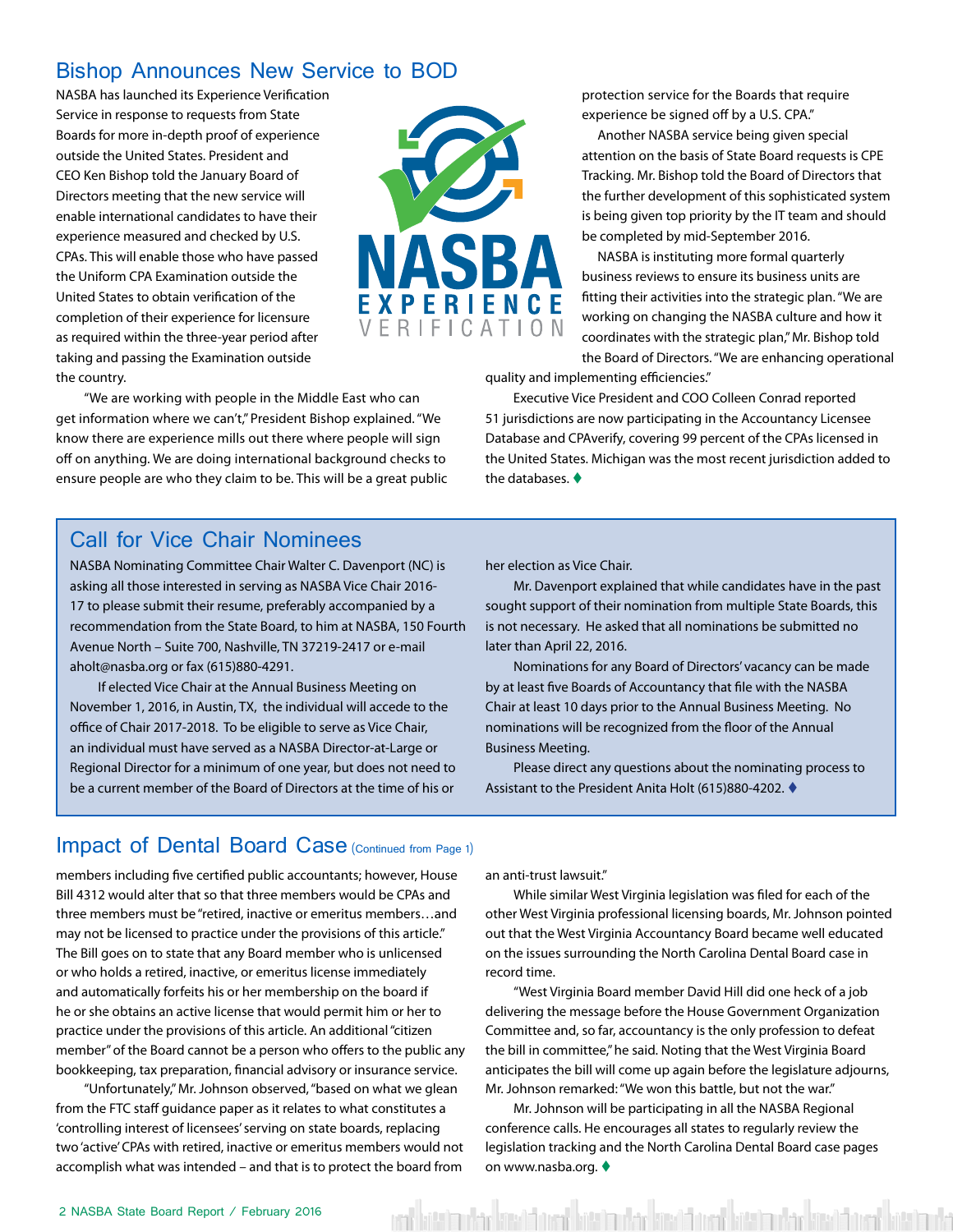# PRESIDENT'S MEMO

## **It's Agenda Time**

At NASBA we have made it through the winter holidays, a rare snowfall in Nashville and a virtual blizzard in New York, and are now "up to our elbows" in preparing for upcoming meetings, including the Executive Director and Board Staff Conference, Legal Counsel Conference and the 2016 Regional Meetings. The process begins with the consideration and development of agendas that reflect what is going on now and what is anticipated for the coming months -- and even years. The staff and volunteers developing the topics and focuses of NASBA conferences take seriously the attendees' expectation of value for their time spent at these meetings. In a time of rapid change, potential threats and new opportunities in public accounting and its regulation, identifying and settling on the elements of the agendas is a complicated process. As one might expect, the resulting conference agenda items will closely mirror the prioritization of NASBA's organizational focus for the coming year.



**Ken L. Bishop President & CEO**

In December, in my *President's Memo: It's All Good*, I laid out several important topics that will be a part of our agendas in 2016. These topics include the evolving education delivery models, confusing credentials and their impact on the CPA candidate pipeline and potential modifications in recognition of international professionals. We will also be focusing on the updated standards in peer review and continuing professional education. The potential impact on State Boards of the Supreme Court's decision in the North Carolina Dental Board case and other challenges in enforcement and legislative threats will remain key issues for NASBA meetings. I would suggest that all of these topics not only be on NASBA's agenda, but should be on the agenda of every State Board of Accountancy.

NASBA intends to be well prepared to respond and act on each of these identified issues. We have engaged in virtually every one, and some significant progress has been made. Since the start of the new year, several significant discussions have occurred, including the Accreditation Forum, the AICPA/NASBA Summit, and meetings of the NASBA/ AICPA International Qualification Appraisal Board (IQAB) and the AICPA/NASBA Uniform Accountancy Act (UAA) Committee. While we never want to be overly optimistic, I believe these discussions produced positive momentum.

The Accreditation Forum was well attended by major accreditation bodies, education associations, academics, and a mix of volunteers and staff from NASBA and AICPA. Although the next steps for the Forum are just being developed, the open dialog, frank discussions, and the accreditation leaders' willingness to consider change and improvements will hopefully lead to a mitigation of many of our education delivery concerns.

The NASBA/AICPA Summit was a valuable opportunity to openly discuss challenges and opportunities wherein the organizations can work together. One primary outcome of the Summit was the mutual dedication to preserving the value of the CPA credential and recognizing its direct relationship to the CPA candidate pipeline. Specifically, we agreed to consider how we can coordinate our work in a joint effort. Finally, the IQAB and UAA Committee are making headway as to how recognition of well qualified non-U.S. professionals can best be achieved.

Attendees at this year's NASBA conferences will have the opportunity to gain a good understanding of major issues that may impact their Board now or in the future. It is imperative that all states and territories are represented at NASBA meetings during this pivotal time. As in previous years, we know that attending meetings and conferences is challenging to some states because of limited budgets and/or arbitrary travel restrictions. NASBA will continue to do all it can do to provide support, resources and guidance to any Board that faces obstacles in having its representatives at these meetings. It may not be easy, but "It's agenda time!"

*Semper ad meliora (Always toward better things).*

Jen L. Bohop

*— Ken L. Bishop President & CEO*

district Theodoff Charist and to the Charist Charist Charist Charist Charist Theodore Charist Theodore